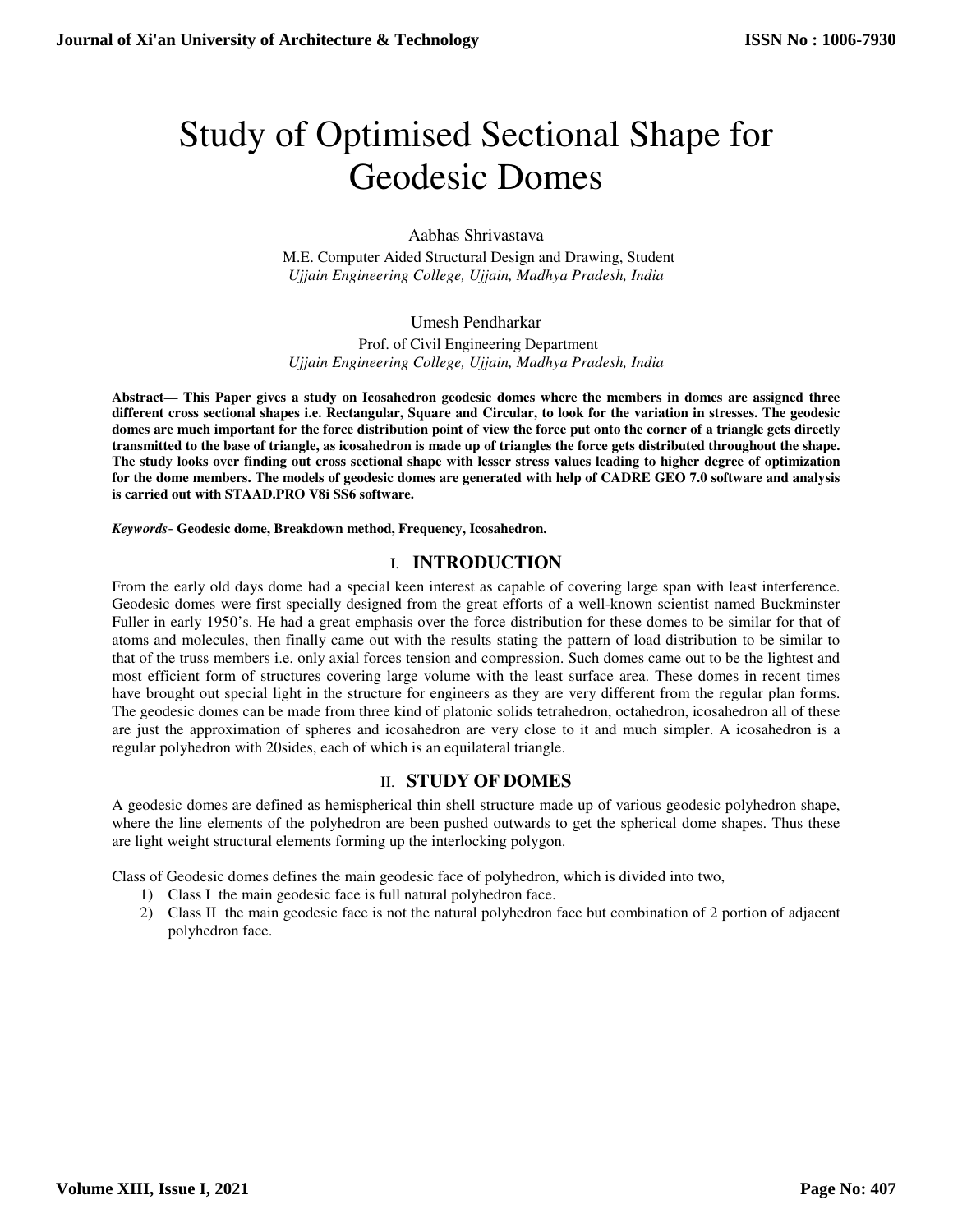

Fig. 1: Showing Class of Division

According to the type of triangulation for main polyhedron the geodesic domes are sub classified, these breakdown method are defined as the geometric technique for breaking down the geodesic face into smaller facets.

- 1) **Method I** accomplished by breaking down the flat triangular geodesic face sides by evenly spaced lengths (d, e and f in the picture below) then creating the mesh over the triangle in the manner shown, Then the face is projected onto the sphere. After projection, the lengths of the segments in the sides (a, b, and c) will *not* be equal nor will the spherical angles (A, B, C).
- 2) **Method II** accomplished by breaking down the edges of the geodesic face by equally spaced spherical angles so that d, e, and f on the flat triangle would not equal. Once projected onto the sphere the edges (a, b, c) will be equal and the spherical angles (A, B, C) will be equal.



Fig. 2: Breakdown Method-I



Fig. 3: Breakdown Method-II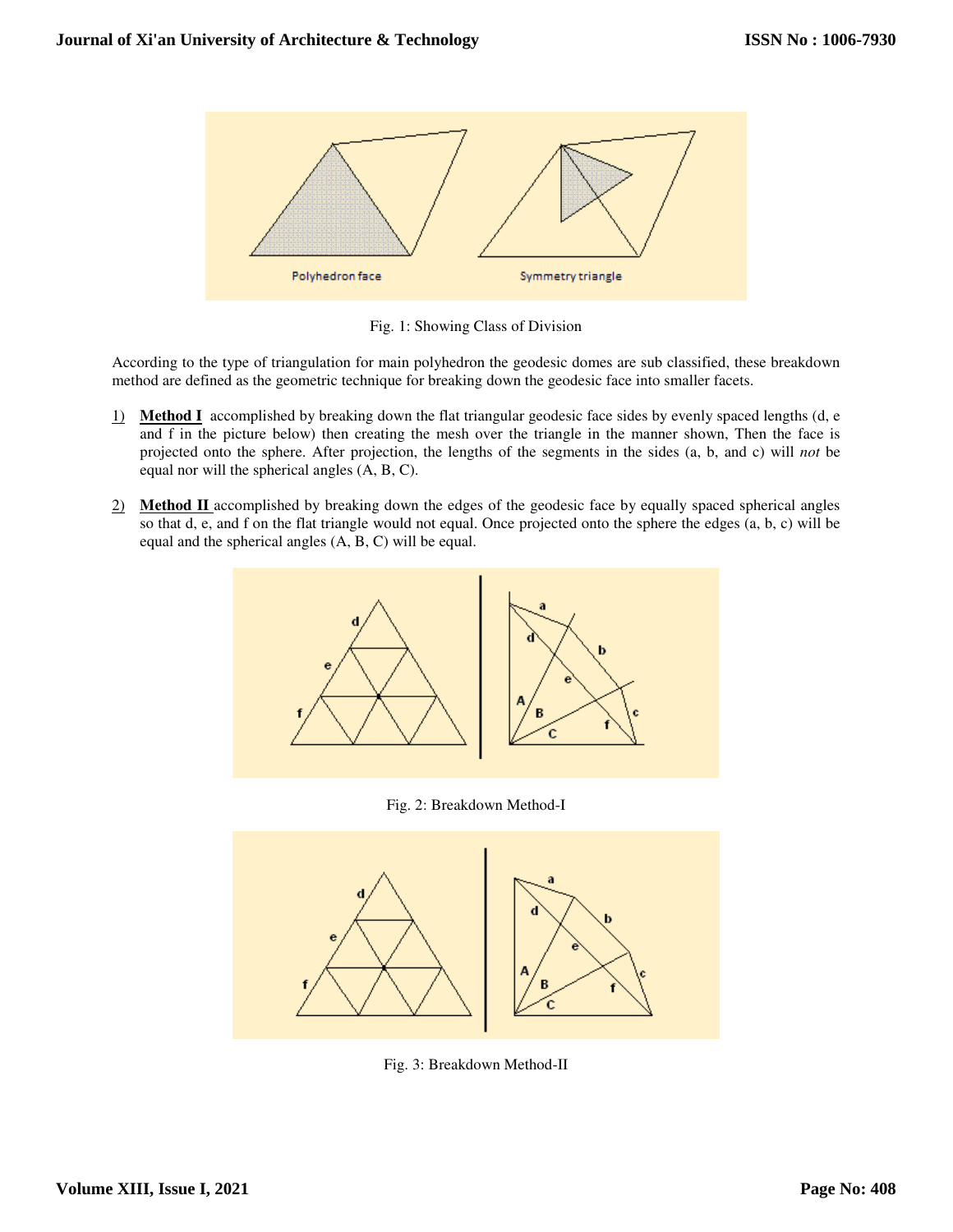A geodesic dome frequency can be defined as the number of parts each main edge gets divided into, the subdivision of main edges lead to increase of the strut members due to which the stability of domes also increases. The domes for even frequency are normally taken into account as the perimeter rings are evenly produced only for them.

These domes play an important role in making structure stable against forces with help of interconnected triangles which distribute the force evenly along its three sides, to enclose an enough amount of space without the help of any column. They can be used up for covering up assembly halls, planetarium, aqua pods for fish farming, swimming pools, defense shelter, green houses and various tourist attraction living places.

## III.**MODELING AND ANALYSIS**

#### A. Model

- 1) Dome having a radius of 12m with frequency  $2v, 4v, 6v, 8v, 10v$
- 2) Dome having a radius of 18m with frequency  $2v, 4v, 6v, 8v, 10v$
- 3) Dome having a radius of  $24m$  with frequency  $2v, 4v, 6v, 8v, 10v$
- 4) Dome having a radius of 30m with frequency  $2v, 4v, 6v, 8v, 10v$

The geodesic domes been modelled with the help of the CADRE Geo 7.0 software and were imported on Staad Pro V8i SS6 software for modelling and analysis purpose. Basic requirement for geodesic domes is equilateral triangle, with all same size, and making equal angles with each other this can be achieved only with three mathematical platonic solids i.e. the tetrahedron, the octahedron and the icosahedron. So are these solid shapes only approximation to spheres. Thus the models are generated by sub dividing the platonic solid into number of triangles and then pushing the vertices out to the surface of sphere from the center. Breaking the triangular face of icosahedron into small triangles leads to increase of geodesic dome frequency.

Dividing a triangle into 2 number of edges on each side produces 4 triangles calling it 2frequency, dividing a triangle into 3 number of edges on each side produces 9 triangles calling it a 3frequency, similarly division of 4 number of edges on each produces 16triangle calling it a 4frequncy and so on. The member forces in geodesic domes are purely axial forces, only compression and tension and so this force passing the vertex reaches the bottom member of the beam leading to major accumulation on bottom member. Nowhere the analysis looks for design of connection thus assuming cent precent force transmission. The bottom ring beam members (highlighted in fig. 4) of domes are analyzed over variation in stresses for different sectional types but having same cross sectional area.



Fig. 4: Highlighted Bottom Ring Beam of Geodesic Dome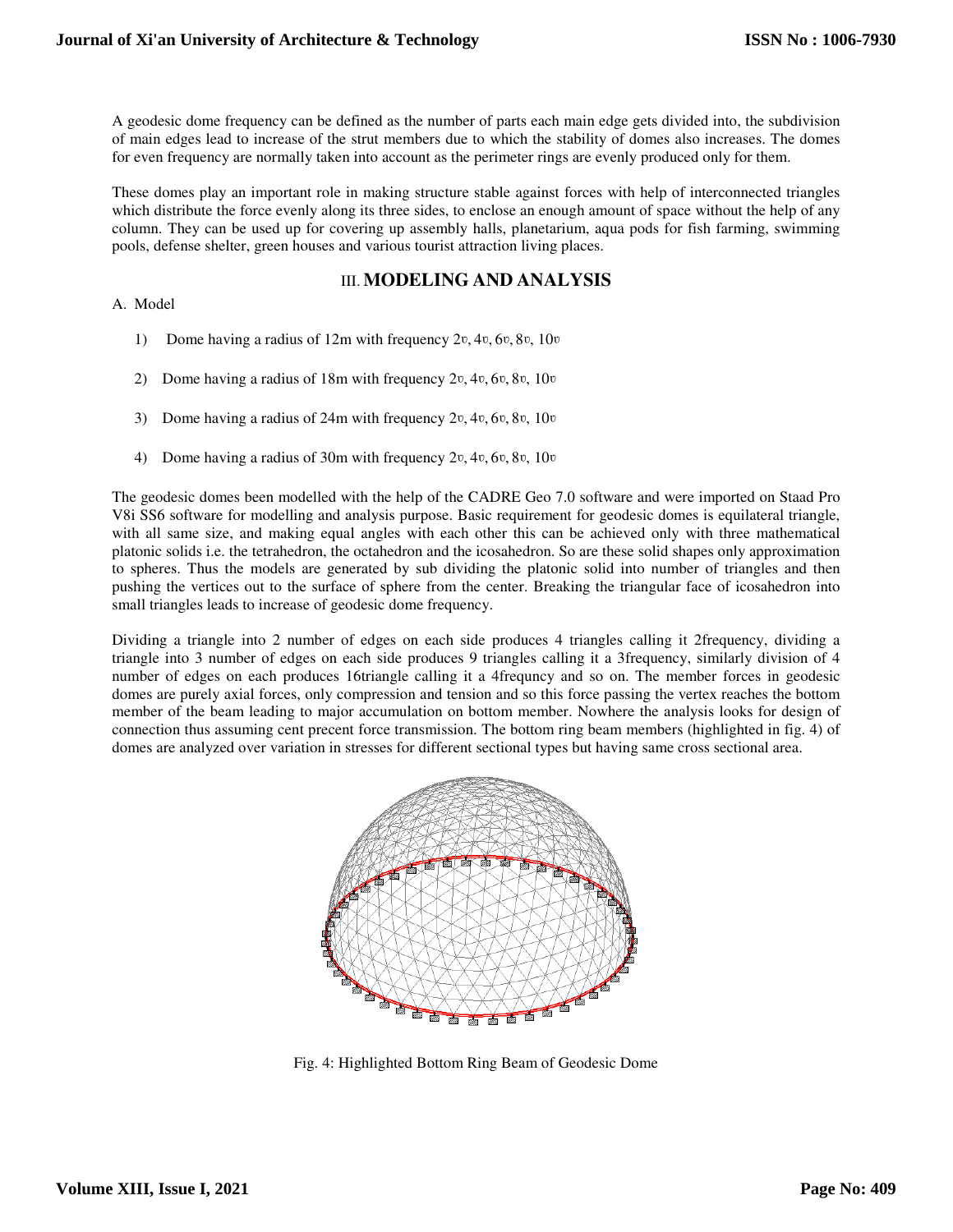| Member material | $Fv$ (KN/mm <sup>2)</sup>  | Density $(Kg/m^3)$ | Poisson's Ratio         |
|-----------------|----------------------------|--------------------|-------------------------|
| <b>Steel</b>    | $253.2 \text{ X } 10^{-3}$ | 7833.409           | $300 \text{ X} 10^{-3}$ |

B. Cases

- 1) Assigning rectangular hollow tubular section to members.
- 2) Assigning square hollow tubular section to members.
- 3) Assigning circular hollow tubular section to members.

The purpose behind carrying out this study work is to look for which section type is the least stressed among them so that we can switch to a lower dimension one leading to the reduction in weight and ultimately for cost reduction.

|  |  |  | Table 2: Section Properties of Member |
|--|--|--|---------------------------------------|
|--|--|--|---------------------------------------|

| Section type       | Dimension<br>(mm) | Thickness<br>(mm) | Area of cross-section<br>$\mathfrak{c}$ m <sup><math>\mathfrak{c}</math></sup> | Unit weight<br>(kg/m) |
|--------------------|-------------------|-------------------|--------------------------------------------------------------------------------|-----------------------|
|                    |                   |                   |                                                                                |                       |
| Rectangular hollow | 80 X 40           | 4.0               | 8.55                                                                           |                       |
| Square hollow      | 60 X 60           | 4.0               | 8.55                                                                           |                       |
| Circular hollow    | 88.9 (dia)        |                   | 8.60                                                                           |                       |

#### IV.**RESULTS**

Stress value due to dead weight of the structure with radius of 12m, 18m, 24m, 30m, 36m are tabulated below

Table 3: Stress Values for Different Cross Sectional Shape with Radius of Dome 12m

| Dome frequency | Stress values for Cross-sectional shape (N/mm <sup>2</sup> ) |             |        |  |
|----------------|--------------------------------------------------------------|-------------|--------|--|
|                | Circular                                                     | Rectangular | Square |  |
|                | 4.25                                                         | 4.647       | 5.185  |  |
|                | 1.091                                                        | 1.191       | 1.329  |  |
|                | 0.473                                                        | 0.516       | 0.575  |  |
|                | 0.269                                                        | 0.285       | 0.318  |  |
|                | 0.165                                                        | 0.180       | 0.201  |  |

Table 4: Stress Values for Different Cross Sectional Shape with Radius of Dome 18m

| Dome frequency | Stress values for Cross-sectional shape (N/mm <sup>2</sup> ) |             |        |  |
|----------------|--------------------------------------------------------------|-------------|--------|--|
|                | Circular                                                     | Rectangular | Square |  |
|                | 9.581                                                        | 10.455      | 11.665 |  |
|                | 2.455                                                        | 2.679       | 2.989  |  |
|                | 1.063                                                        | 1.160       | 1.295  |  |
|                | 0.587                                                        | 0.640       | 0.715  |  |
|                | በ 371                                                        | 0.404       | 0.451  |  |

Table 5: Stress Values for Different Cross Sectional Shape with Radius of Dome 24m

| Dome frequency | Stress values for Cross-sectional shape (N/mm <sup>2</sup> ) |             |        |  |
|----------------|--------------------------------------------------------------|-------------|--------|--|
|                | Circular                                                     | Rectangular | Square |  |
|                | 17.032                                                       | 18.586      | 20.739 |  |
|                | 4.365                                                        | 4.763       | 5.315  |  |
|                | 1.891                                                        | 2.063       | 2.302  |  |
|                | 1.043                                                        | 1.138       | 1.250  |  |
|                | ) 659                                                        | በ 719       | 0.802  |  |